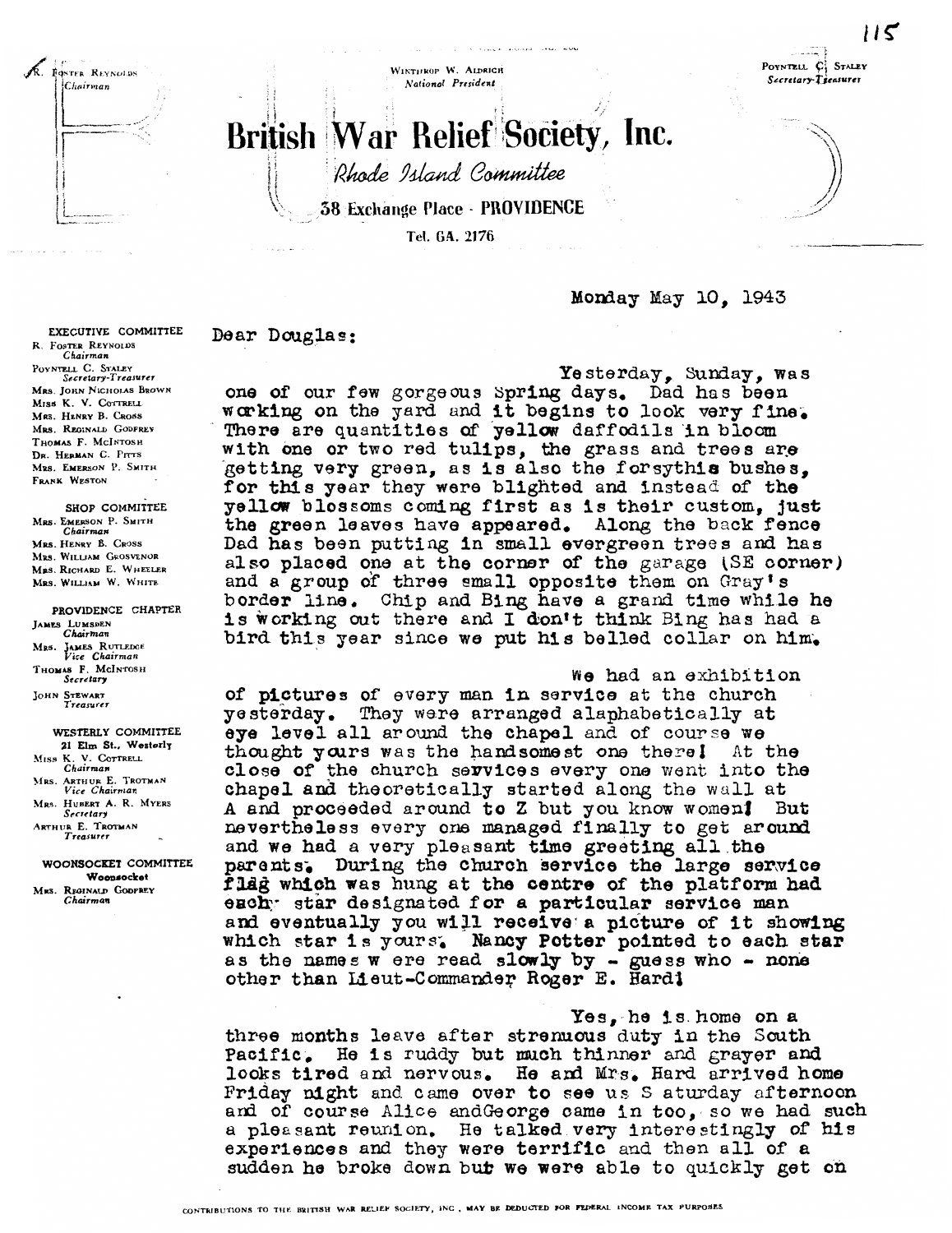to other topics and he was all right again in a minute or two. He has asked for active duty again but as he is 48 years old I am hoping that he can be just as useful in a less active position. Bob Hard also w as home that weekend but expects to leave this week for the South to start the next part of his course.

Friday night Bill appeared unexpectedly. The school is not to start for another two w eeks and as he hall a chance to come by machine to Providence he was given permission. Marilyn happened to be at the Palace with Marilyn Eaton so he went down there to wait for her and you can imagine her surprise when she came out of the theatre. S he spent the day at his home, then they went to the Lobster Pot in Bristol for dinner at night but as usually happens at all the popular eating places these days, the sign was on the door saying that they had fed all the people that they could accomodate for that day so they had to go back to Warren to a small restaurant for a s andw1ch. Afterwards they went to Rhodes, then he had to go back at nine o'clock in the morning on Sunday.

Timmie was also home and sang in the choir. It is remarkable how that choir loft keeps full and the onderful work that they do. Sunday they sang a very fine arrangement (By Mr. Balzar) of "This is My Country." Tommie arrived home about dinner time! Just in from patrol and had to go back at quarter of six this morning. He is expecting his permanent a signment any day now but was not at liberty to say what. In the afternoon, he and Timmie. Ethel and Clara and In the afternoon, he and Timmie, Ethel and Clara and some nurse friend of Ethel's came to the house and believe it or not, I returned Clara's cameo to her at that time! Marilyn'was at the Schmid' but I telephoned her and she soon was home where everyone could admire. the baby. They all thought she is a darling as she is. Her eyes are large and very dark blue and the whites of them are still very bluish. Ethel and Clara brought her a dainty pink sweater.

Just before they arrived Mary Noyes appeared looking very snappy in her WAVES uniform and happy as a lark. She is stationed in washington in the de-coding department and of course could say nothing about her work except that it is most interesting and that she is very happy to be stationed in washington. Next wwwkk they move into their new barracks, sleeping a hundred girls in a room. She has blossomed out under all this experience and is a gal to keep your eye one and not spoken for yet (Dean Phinney is out of the picture. I think) Bob not spoken for yet (Dean Phinney is out of the picture, I think) Noyes has just received his JG and 18 Mary proud of her brother!

Last night Alice Jones and I went to the Auditorium to hear Alec Templeton and just below us sat, Tommie. Timmie, Dick Johnson Roger Brown, Ethel, Clara, Trudy and Connie Brown and of all things, a long black cigar in Tommie's fingers! He certainly hasn't been smoking hhem very long for he was most awkward with it and it took him the entire evening to consume it. That is the only thing I dislike about the Pob concerts, is the clouds of smoke. Templeton was marvellous and so very clever at musical composition. Of course you know that he had been blind from birth and once he hit the microphone knocking it to the floor, as it was being re-instated he played and sang the cleverest little ditty it was being re-instated he played and sang the cleverest little ditty about how this had neve r happened to him before and it "certainly was about how this had never happened to him before and it "certainly was immense to think it should happen to him in Providence." His classical music was beautifully played, every bit of it having been memorized by ear.

After the perfonnace Mrs. Buffum mes us and drove us thome, first stopping with Hope end Connie Allen, or I should say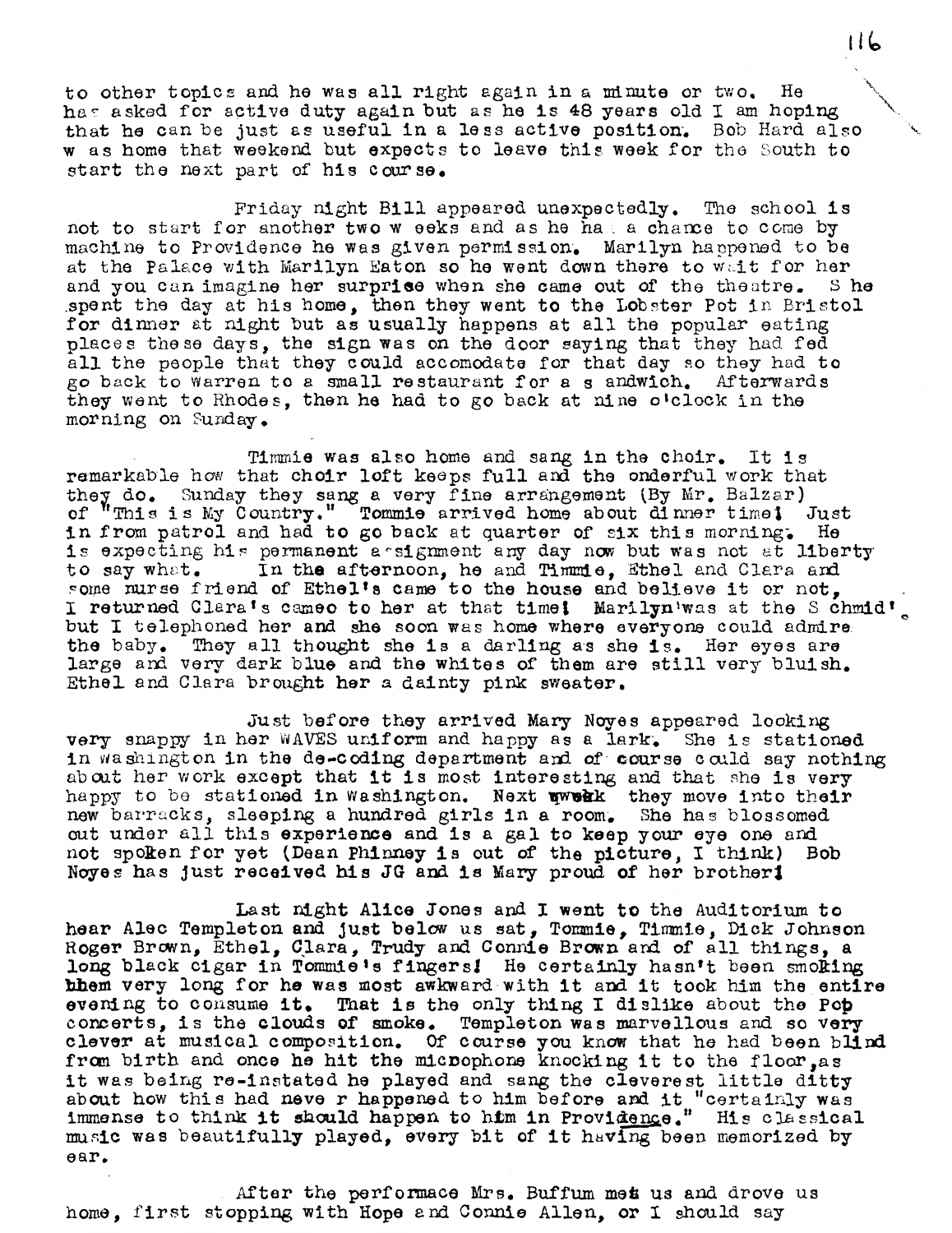FIGSTER REYNOLDS *Chairman* 

WINTHROP W. ALDRICH National President

POYNTELL C STALEY Secretary-Treasurer

 $117$ 

## **British War Relief Society, Inc.** Rhode Island Committee **58 Exchange Place - PROVIDENCE**

Tel. GA. 2176

**EXECUTIVE COMMITTEE** R. FOSTER REYNOLDS<br>Chairman POYNTELL C. STALEY Secretary-Treasurer MRS. JOHN NICHOLAS BROWN MISS K. V. COTTRELL MRS. HENRY B. CROSS MRS. REGINALD GODFREY THOMAS F. MCINTOSH DR. HERMAN C. PITTS MRS. EMERSON P. SMITH FRANK WESTON

#### SHOP COMMITTEE MRS. EMERSON P. SMITH Chairman MRS. HENRY B. CROSS MRS. WILLIAM GROSVENOR MRS. RICHARD E. WHEELER MRS. WILLIAM W. WHITE

PROVIDENCE CHAPTER JAMES LUMSDEN<br>Chairman MRS. JAMES RUTLEDGE<br>Vice Chairman THOMAS F. MCINTOSH Secretary JOHN STEWART<br>Treasurer

WESTERLY COMMITTEE 21 Elm St., Westerly MISS K. V. COTTRELL<br>Chairman MRS. ARTHUR E. TROTMAN<br>Vice Chairman MRS. HUBERT A. R. MYERS Secretary ARTHUR E. TROTMAN `reasurer

WOONSOCKET COMMITTEE Woonsocket MRS. REGINALD GODFREY Chairman

Mrs. Mohr. Both inquired about you and Hope even took your address with the express purpose of writing you but we know how busy she is just now. Besides her regualr school work she uses all her spare time to interview candidates for camp which xeems to be filling up satisfactorily. Mrs. Mohr's oldest son, a marine, has just been home after a year away.

Tonight was to be the annual Ladies' Night for the CYMBC. The Plantations Club had been hired as had the orchestra and speaker, one of the columnist from the Journal, but the response was so small that the affair has been called off for the first time in thirty-five years and just a small affair will be held at the church tonight.

It must have been an interesting ride to Key West if it wasn't too hot. I shall get out the old Geographics and see what kind of a place you are in. Don't worry about not having anything to write about. We are always interested to small details, such as the food you have, how your uniforms are holding out, what moving pictures you see and comments on them, whether any any of your former associated are with you, what you hear from any of your friends in the service, all perhaps trivial to you but most interes ting to us at home.

Have I asked you for suggestions for your birthday? I know there is not much you can use but perhaps there are accessories for your uniforms that you might enjoy having duplicated or some certain kind of candy or something similar that would appeal to you.

Your birthday card to Marilyn was very clever and you were a bright boy to keep the date in your mind. We gave her a chest for her silver and a lovely pocket-book. She manages so beautifully about the baby, handles her cleverly and keeps her immaculate and this last week she gained nine ounces and five is considered enough. We have